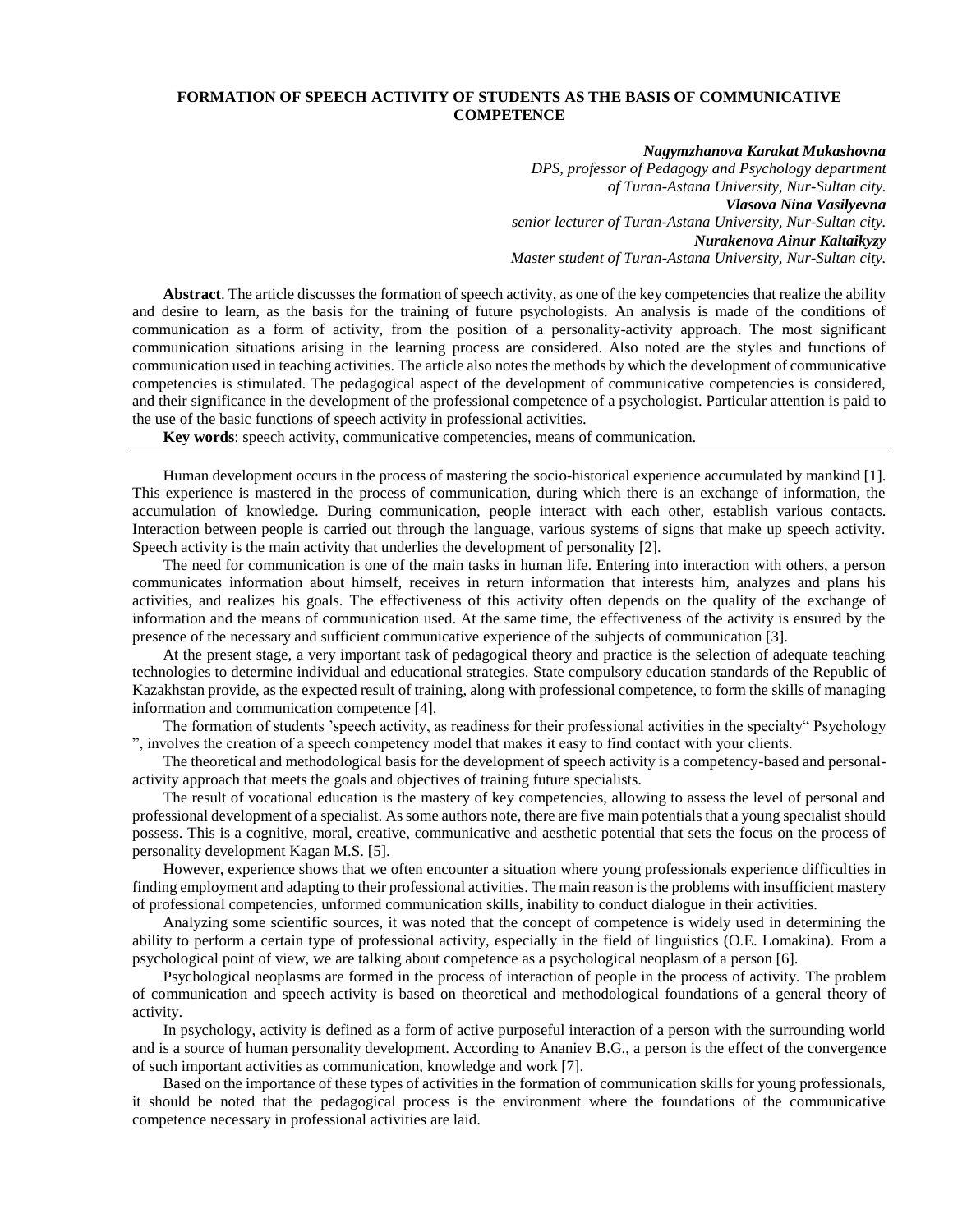Communicative competence organically enters into any activity of people, takes part in its construction, in its organization. It is precisely communicative competence that determines the range of issues in which a person is well aware.

As experience shows, communicative competence allows us to determine all the variety of issues that we face in our pedagogical activities.

This relates to the use of diverse means of oral and written communication in various languages to solve their problems in specific life situations.

The effectiveness of communication to a large extent also depends on the ability to select and use various styles and genres that are adequate for solving communicative problems. This helps to express their point of view in accordance with the content of etiquette etiquette.

The modern social environment creates the conditions for the realization of a person, but it requires that people communicate effectively, successfully interact with each other, actively exchange information and, as a result, increase their cognitive level. In any activity, you must own the appropriate vocabulary, all the symbolic systems included in this activity.

Modern university education makes high demands on speech competence, future specialists who are able to properly structure their speech, transmit the necessary information, which should be available for perception to interlocutors. Our pedagogical search was aimed at solving the problems of successful socialization as future specialists in the field of humanistic interaction with people.

We are faced with the task of increasing speech competence in the process of training specialists in the field of psychology. The construction of speech activity is, in part, a pedagogical problem, which determines the need to consider the conditions for the development of speech activity in the learning process. A special place is also given to the task in the development of communicative activity, the formation of productive interaction skills, with interlocutors, adherents of other points of view, positions, entering into dialogue dialogue, resolving conflict situations.

Future specialists need to be trained to build communication in a group with people who are in different positions to get a common result.

It is in communication that the process of cognizing and connecting a person to various types of activity takes place, because the transfer of any information can be carried out only in communication.

In pedagogical literature, the question of speech activity is developed mainly in terms of the development of speech, speech communication, and oral mastery, which are solved on the basis of the principle of the existing connection between language and cognitive processes. However, the problem of speech activity has the status of an independent phenomenon, although it is included in any type of student activity (here we mean the student's personality). After all, there are many options for verbal communication between the teacher and students, which put them in an active position in the learning process [8].

The substantive basis of speech activity: the perception of the interlocutor's speech, which should be adequate. The expression of the content of speech, requires certain speech skills, which is especially valuable for the formation of the personality of the student, its impact on others. The transformative nature of speech occupies a special place in the pedagogical process. In the pedagogical process, speech activity is defined as a set of processes of perception, expression and influence, providing cognition and communication, contributing to the manifestation of the relations of students as subjects of activity that determine their position. In a broad sense, speech activity is a form of human activity that penetrates into his lifestyle, behavior, and into any activity through communication.

Communication, or how often we use the term communication, is a form of activity carried out between people as equal partners and leading to the emergence of psychological contact, manifested in the exchange of new information, mutual influence and understanding. [9].

We did a test examination of the level of development of speech skills in 1st, 2nd and 4th year students. We considered the criteria for evaluating speech skills to be the answers of students in practical classes that differ in logic, content, expressiveness, adequacy of expression of thought, literacy of statements, presence of contact, ability to act on others. Such indicators contribute to the satisfaction of verbal communication in the pedagogical process.

However, in the process of communicating with students, we encountered a situation that impedes the process of verbal communication. We attributed them to such qualities as inability to express one's thoughts, unwillingness to speak in class, lack of proper speech practice, lack of filling up with subject terminological apparatus.

In our practice of working with students, we have identified certain reasons that contribute to reducing the desire to speak out. Most often, we are faced with such phenomena as poor vocabulary, poor literacy, narrow horizons, inability to express our thoughts, the difficulty of choosing words and necessary phrases.

Thus, a vicious circle is obtained when those students who have difficulty communicating, because of their isolation, become even more self-conscious and do not train "their instrument of communication and generalization". This in turn affects student performance. It turns out that even good teachers, as a rule, due to some limited conditions during the survey, cannot always create a certain speech practice not only for weak, but even for strong learners. This primarily concerns the requirements to conduct a final control of students' knowledge through testing. Used in the learning process of the testing method to test knowledge through the answers to several options of ready-made answers, the range of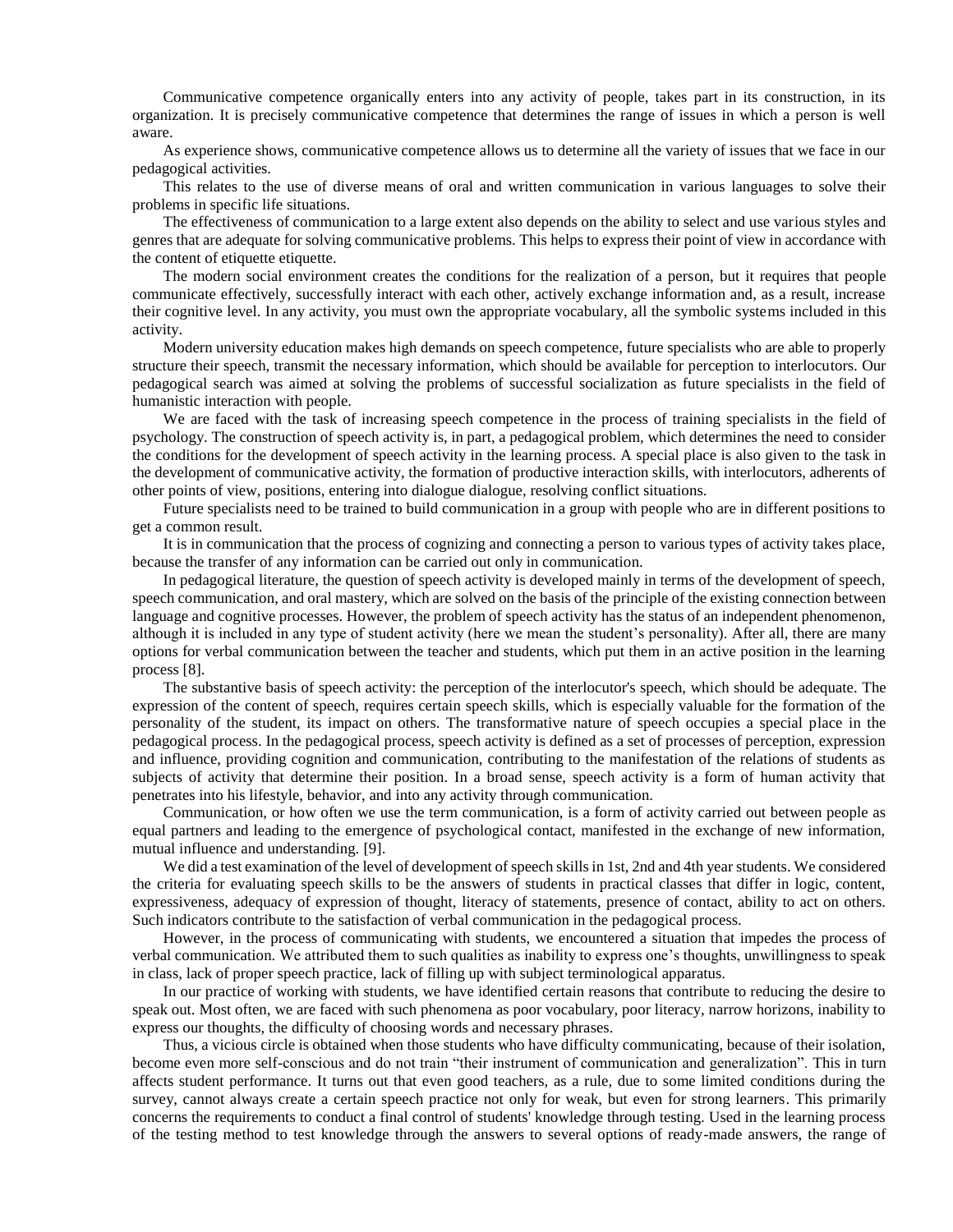opportunities for the development of speech activity is becoming increasingly limited. And it turns out that, due to the lack of speech skills, weak students find themselves lagging behind in many academic disciplines, sit in practice, remain silent, and enter into life without a special "gift of speech", without becoming "Cicero".

Inability to express one's thoughts, unwillingness to speak in practical classes, lack of proper speech practice leads to a decrease in the level of communication with teachers and adults. The need for communication is filled by conversations with peers, often far from corresponding in the level of high cultural speech.

Students in the communication process are often content with speech scraps, special jargon, in which they recognize "special chic." Here deafness arises to one's speech, speech sloppiness, clogged speech with slang words that are first flaunted, and then they become constant companions of a person. Of course, many of our students are trying to eliminate speech negligence, but the most sensitive years of life have already been lost for this, "inability to speak," the habit of sloppy speech is already becoming the norm. That is why the attention of every teacher to the students 'speech activity is so important.

Most often, in the process of training and development of speech activity, it was understood that the main burden on the formation of the entire system of speech skills is borne by linguists or teachers of foreign languages. However, speech activity cannot be reduced only to linguistics. Teaching to penetrate the word, to cultivate speech sensitivity is the primary task of any teacher - subject, since the word is an instrument of a deep and subtle process of cognition and expression of knowledge of any student. Work on the development of speech, on speech culture is the most important pedagogical task in the process of teaching all disciplines, and especially psychological orientation.

To use speech activity in the educational process as a pedagogical value - this is necessary for each and every teacher, because the development of cognitive activity and communication is associated with the development of speech activity, they are interdependent. Much depends on the teacher's understanding of the tasks of organizing speech activity, both of his own and that of students, both in improving the educational process, in educating the general culture of the student, and in the formation of his personality formations.

Each teacher needs to consider the organization of speech activity in the educational process as his direct deed, one of the main tasks of forming communicative competencies. The effectiveness of the formation of communicative competencies in the communication process can be achieved through the use of a personality-activity approach.

As in any activity, in the process of communication there should be performers of this activity - subjects of communication. The product of communication, the result is knowledge, psychological formations created as a result of communication. Therefore, in the work of students on the formation of speech activity and communicative competencies, teachers we adhere to the requirements.

During the training of students, we work on improving speech skills, on speech activity as a means of multi-valued expression of ideas, thoughts, feelings, feelings, relationships, as a means of influencing others, transforming our own motivations and actions.

In practical classes, during communication in the learning process, in everyday life, the requirements for speech are presented as a standard of communication that must be observed. When organizing the independent work of students, we contribute to the formation of their subjective position, which they must express verbally.

An effective way to develop speech activity is to create various problematic situations through the formulation of well-thought-out questions, prompting them to answer thoughts.

In the learning process, we comprehensively study, direct and correct speech activity, with its help determine the degree of development of their knowledge, cognitive processes, relationships in the group.

In the educational process, a systematic struggle is being conducted with situations of speech activity that negatively affect speech culture, with affirmative statements, instead of a detailed answer. The speech culture of students in educational disciplines is constantly being improved through compliance with the requirements for detailed answers and expression of thought.

In the improvement of speech activity we use the creation of targeted situations for the maximum manifestation of all its capabilities, especially professional orientation.

Many speech situations induce students' thought processes, their emotions, imagination, make them express well what they understand, study, stimulate speech activity, reveal the possibilities of students, create an atmosphere of relaxed relationships, even greater trust and location between the subjects of the educational process, and require feasible independence of thinking.

The most significant communication situations are those that allow you to more thoroughly penetrate the process of cognition with the help of speech activity and develop cognitive processes.

Thus, in conclusion, we can conclude that the main conditions for the development of speech activity are systematic work with students in the educational process, which enriches their speech experience. The methodological level of this activity is the competence and personality-activity approaches, as well as the patterns of formation of speech activity skills.

## **REFERENCES:**

1. Vygotskyi L.S. Pedagogicheskaya psihologia \ V.V.Davydova-M, Pedagogika-Press, 1999.-536s. (Psihologicheskie trudy)